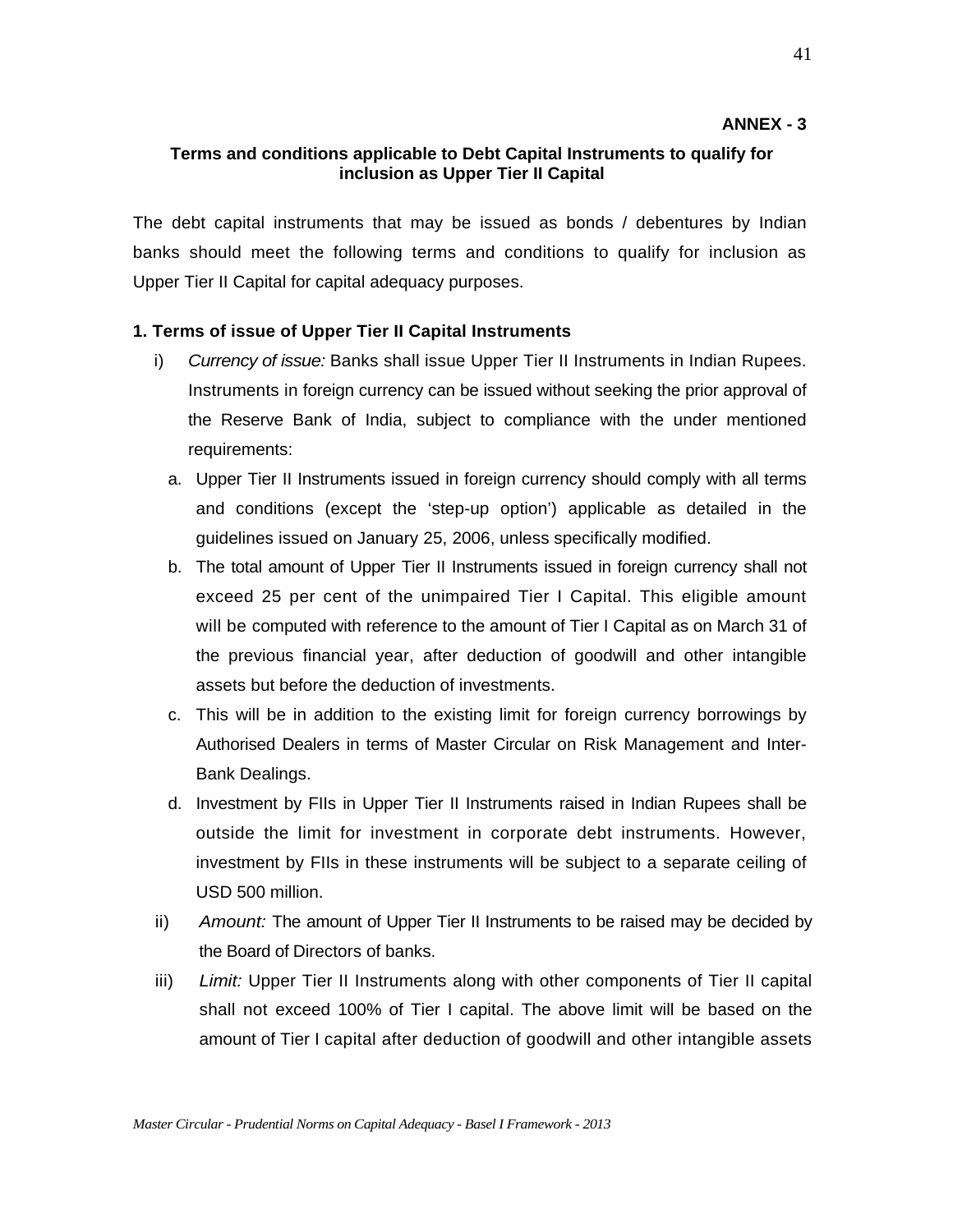but before the deduction of investments.

- iv) *Maturity Period:* The Upper Tier II instruments should have a minimum maturity of 15 years.
- v) *Rate of interest:* The interest payable to the investors may be either at a fixed rate or at a floating rate referenced to a market determined rupee interest benchmark rate.
- *vi) Options:* Upper Tier II instruments shall not be issued with a 'put option' or a 'step-up option'. However banks may issue the instruments with a 'call option' subject to strict compliance with each of the following conditions:
	- Call options may be exercised only if the instrument has run for at least ten years;
	- Call options shall be exercised only with the prior approval of RBI (Department of Banking Operations & Development). While considering the proposals received from banks for exercising the call option the RBI would, among other things, take into consideration the bank's CRAR position both at the time of exercise of the call option and after exercise of the call option.

#### *vii) Lock-In Clause*

a. Upper Tier II instruments shall be subjected to a lock-in clause in terms of which the issuing bank shall not be liable to pay either interest or principal, even at maturity, if

o the bank's CRAR is below the minimum regulatory requirement prescribed by RBI, or

o the impact of such payment results in bank's CRAR falling below or remaining below the minimum regulatory requirement prescribed by RBI.

b. However, banks may pay interest with the prior approval of RBI when the impact of such payment may result in net loss or increase the net loss provided CRAR remains above the regulatory norm. For this purpose 'Net Loss' would mean either (a) the accumulated loss at the end of the previous financial year; or (b) the loss incurred during the current financial year.

c. The interest amount due and remaining unpaid may be allowed to be paid in the later years in cash/ cheque subject to the bank complying with the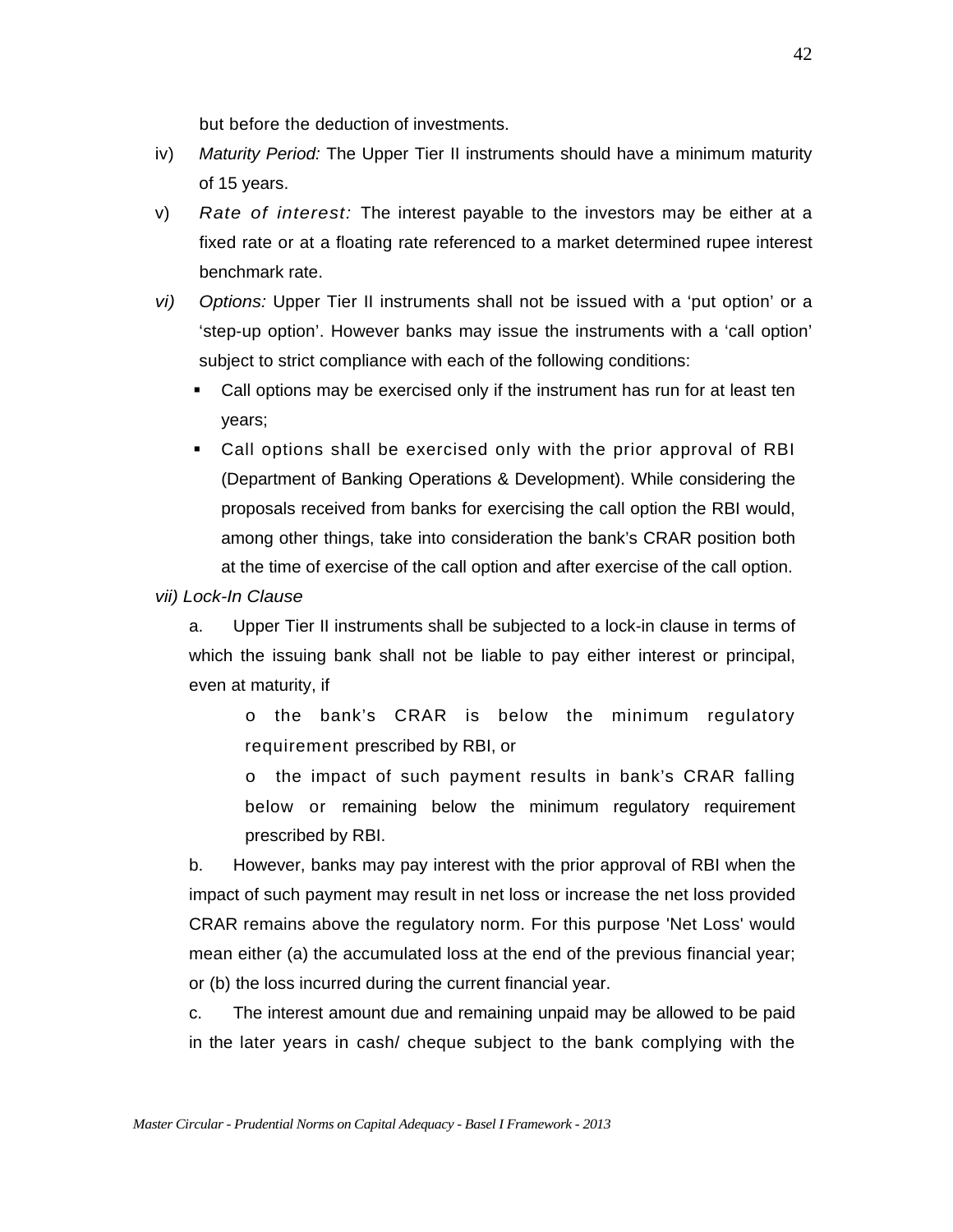above regulatory requirement. While paying such unpaid interest and principal, banks are allowed to pay compound interest at a rate not exceeding the coupon rate of the relative Upper Tier II bonds, on the outstanding principal and interest.

d. All instances of invocation of the lock-in clause should be notified by the issuing banks to the Chief General Managers-in-Charge of Department of Banking Operations & Development and Department of Banking Supervision of the Reserve Bank of India, Mumbai.

- *viii) Seniority of claim:* The claims of the investors in Upper Tier II instruments shall be
	- Superior to the claims of investors in instruments eligible for inclusion in Tier I capital; and
	- Subordinate to the claims of all other creditors.
- *ix) Discount:* The Upper Tier II instruments shall be subjected to a progressive discount for capital adequacy purposes as in the case of long-term subordinated debt over the last five years of their tenor. As they approach maturity these instruments should be subjected to progressive discount as indicated in the table below for being eligible for inclusion in Tier II capital.

| <b>Remaining Maturity of Instruments</b>      | Rate of<br>Discount (%) |
|-----------------------------------------------|-------------------------|
| Less than one year                            | 100                     |
| One year and more but less than two years     | 80                      |
| Two years and more but less than three years  | 60                      |
| Three years and more but less than four years | 40                      |
| Four years and more but less than five years  | 20                      |

- *x) Redemption:* Upper Tier II instruments shall not be redeemable at the initiative of the holder. All redemptions shall be made only with the prior approval of the Reserve Bank of India (Department of Banking Operations & Development).
- *xi) Other conditions* 
	- (a) Upper Tier II instruments shall be fully paid-up, unsecured, and free of any restrictive clauses.
	- (b) Investment in Upper Tier II instruments by FIIs shall be within the limits as laid down in the ECB Policy for investment in debt instruments. In addition, NRIs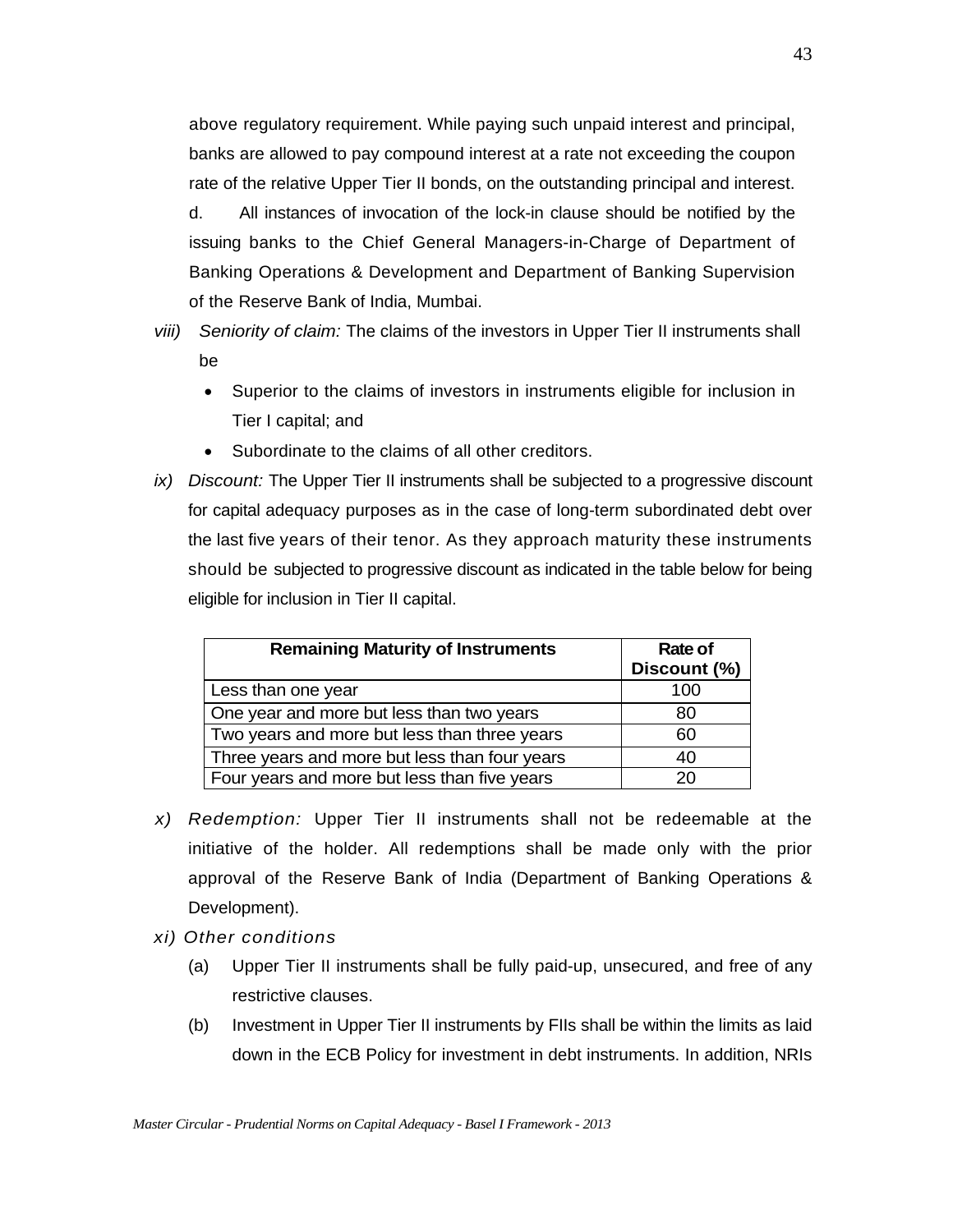shall also be eligible to invest in these instruments as per existing policy.

(c) Banks should comply with the terms and conditions, if any, stipulated by SEBI/other regulatory authorities in regard to issue of the instruments.

#### **2. Compliance with Reserve requirements**

- (i) The funds collected by various branches of the bank or other banks for the issue and held pending finalisation of allotment of the Upper Tier II Capital instruments will have to be taken into account for the purpose of calculating reserve requirements.
- (ii) The total amount raised by a bank through Upper Tier II instruments shall be reckoned as liability for the calculation of net demand and time liabilities for the purpose of reserve requirements and, as such, will attract CRR/SLR requirements.

# **3. Reporting requirements**

Banks issuing Upper Tier II instruments shall submit a report to the Chief General Manager-in-charge, Department of Banking Operations & Development, Reserve Bank of India, Mumbai giving details of the debt raised, including the terms of issue specified at item 1 above together with a copy of the offer document soon after the issue is completed.

# **4. Investment in Upper Tier II Instruments issued by other banks/ FIs**

- A bank's investment in Upper Tier II instruments issued by other banks and financial institutions will be reckoned along with the investment in other instruments eligible for capital status while computing compliance with the overall ceiling of 10 percent for cross holding of capital among banks/FIs prescribed vide circular DBOD.BP.BC.No.3/ 21.01.002/ 2004- 05 dated July 6, 2004 and also subject to cross holding limits.
- Bank's investments in Upper Tier II instruments issued by other banks/ financial institutions will attract a 100 per cent risk weight for capital adequacy purposes.

# **5. Grant of advances against Upper Tier II Instruments**

Banks shall not grant advances against the security of the Upper Tier II instruments issued by them.